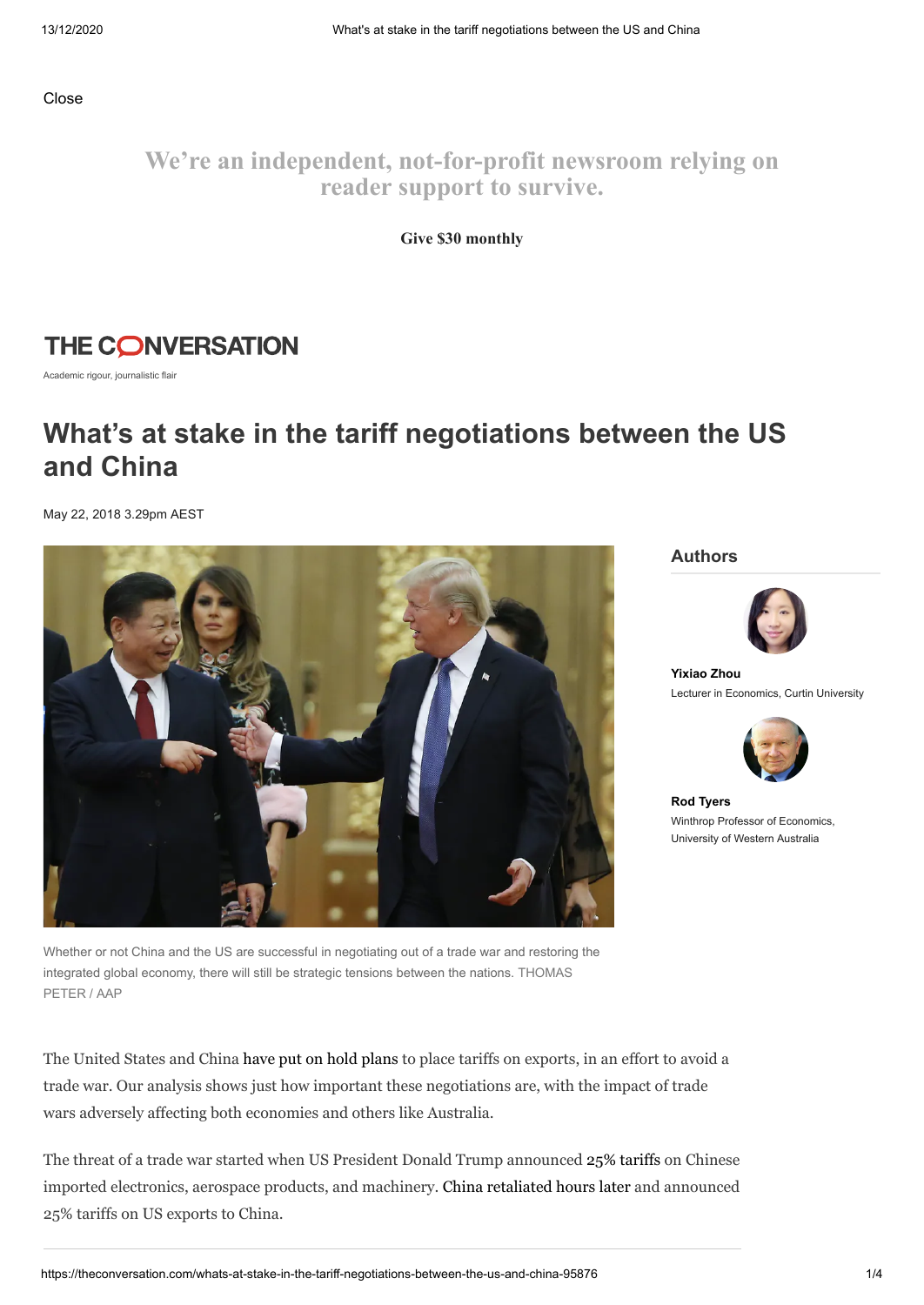#### *Read more: The [China-U.S.](https://theconversation.com/the-china-u-s-conflict-is-about-much-more-than-trade-96406) conflict is about much more than trade*

Now both sides are [agreeing](https://asia.nikkei.com/Economy/Trade-tensions/US-and-China-agree-to-substantially-reduce-trade-deficit-statement) to take "measures to substantially reduce the United States trade deficit in goods with China" and to work on expanding trade and protecting intellectual property.

We modelled a number of scenarios showing all increases in US or Chinese protection would cause international trade, and the global economy more generally, to shrink. We also find interest rates would rise everywhere and the Australian dollar would depreciate.

China and US trade would then fall by between a quarter and a third, depending on whether the tariffs are hiked unilaterally or bilaterally. Australia's lucrative exports to China would also fall as US demand for China's goods fall and China requires smaller quantities of Australian goods to produce them.

Because Australia is a small, open economy that is strongly influenced by developments abroad, the impacts of rising protectionism can be as large here as they are in the US and China.

## Effects on incomes of 25% US tariff on imports from China, with and without retaliation (US\$)



[Get the data](data:application/octet-stream;charset=utf-8,Scenario%2CUS%2CEU%2CChina%2CAustralia%0AUS%20tariff%20against%20China%20only%2C204%2C-244%2C-198%2C-364%0AUS%20and%20China%20tariffs%2C-148%2C-70%2C-202%2C-198)

We found if US imposed tariffs but there was no retaliation abroad, the rise in tariff revenue would provide relief for the US economy and that this would raise the after-tax incomes of Americans even though US GDP would fall. However, we found after-tax incomes would fall everywhere else.

If China retaliated to the tariffs, all countries and regions would suffer losses, with Australia's net loss among the largest, in per capita terms. The effects on China would be the largest, relative to their current disposable income. Because China would suffer the largest proportional loss of welfare, their government would have the strongest incentive to negotiate.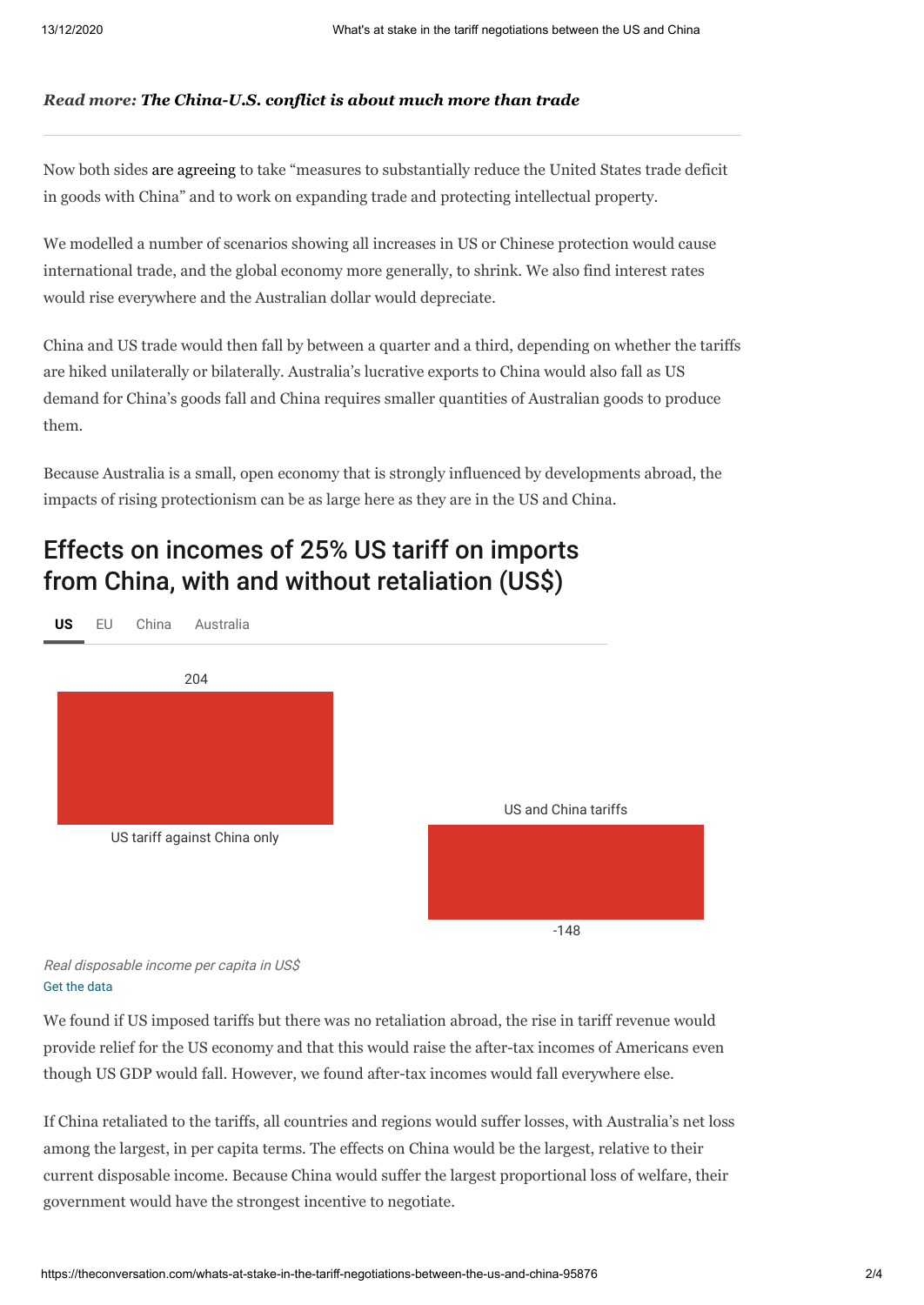We expect any initial effects of tariffs on both sides to be slight, in small part this is because it will cause trade to be diverted to and through other countries. Because trade is likely to leak around the new protectionist barriers, the US and China could choose to impose the protection on imports from all countries.

# Effects on incomes of 25% US tariff on all countries' imports, with and without retaliation from China (US\$)



#### Real disposable income per capita in US\$

If this were the case global losses would be very much larger, and they would be borne primarily by third countries, including Europe and Australia.

One possible silver lining of this scenario for central banks would be inflation in the advanced economies like Australia, causing interest rates to rise. This would take pressure off the central banks, which have been struggling to prevent costly deflation.

While the US President continues to bring up a trade deficit with China as a [concern,](https://www.chathamhouse.org/expert/comment/trump-it-s-trade-deficit-above-all-else) most economists agree that trade imbalances depend most on [differences](https://www.nytimes.com/2018/03/05/us/politics/trade-deficit-tariffs-economists-trump.html) in saving rates.

#### *Read more: Why China can't meet [Trump's](https://theconversation.com/why-china-cant-meet-trumps-200-billion-trade-demand-96888) \$200 billion trade demand*

The US is threatened by the continuing rapid expansion of the Chinese economy and because US firms have to relinquish [intellectual](https://www.forbes.com/sites/jackperkowski/2012/04/18/protecting-intellectual-property-rights-in-china/#631d907a3458) property in order to enter the large and growing Chinese market. The US also fears China's move toward more sophisticated [manufacturing](http://english.gov.cn/2016special/madeinchina2025/) and services under the "Made in China 2025" plan.

Whether or not China and the US are successful in negotiating out of a trade war and restoring the integrated global economy, there will still be strategic tensions between the nations. These will create political pressure for stronger trade interventions in the future and will place countries like Australia at risk of substantial economic losses.